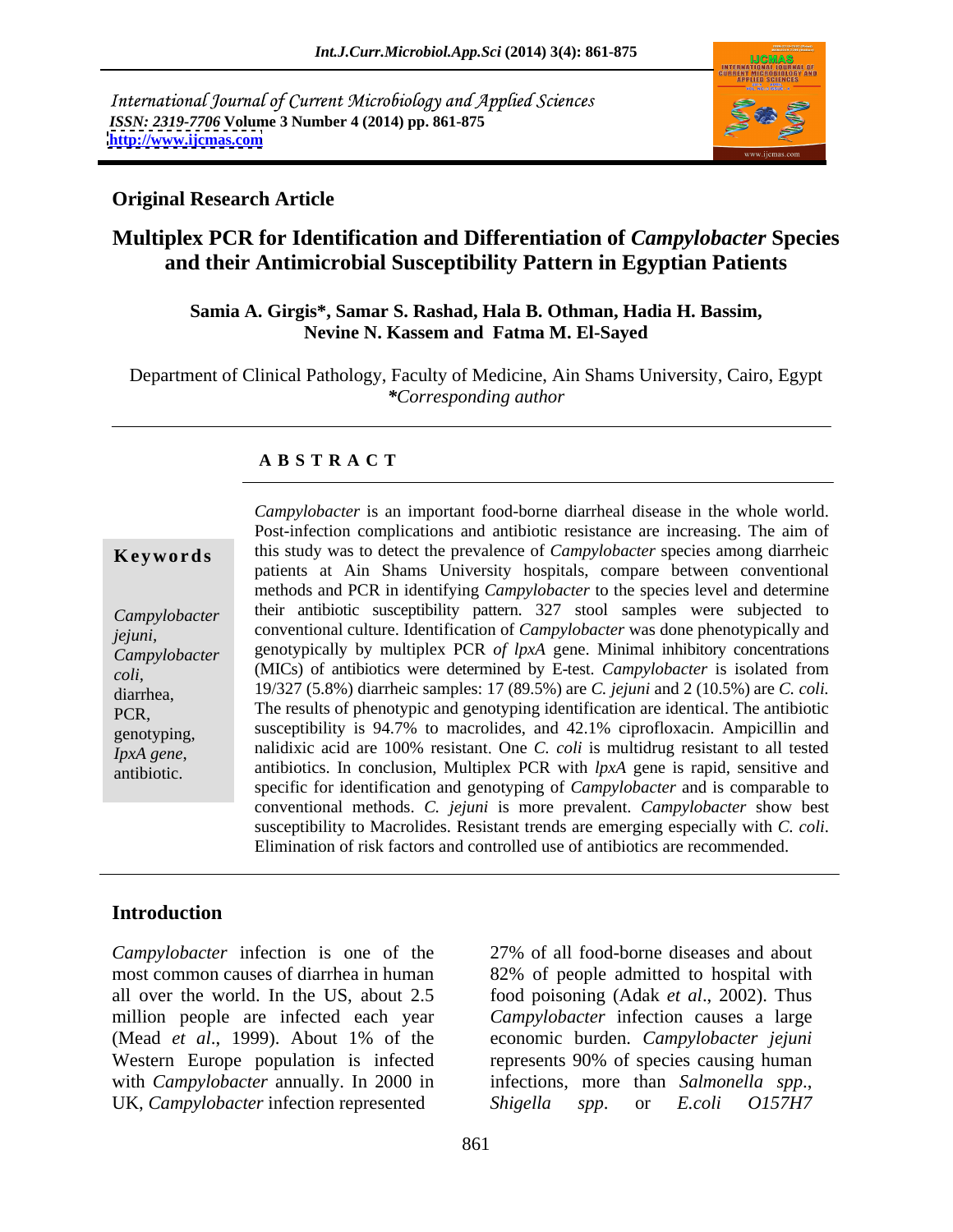(Humphrey *et al.,* 2007*).* Many factors affect the epidemiology of human lipopolysaccharide synthesis. It is *Campylobacter* infection including food, considered an excellent target for species water and environment. Handling raw specific probes and can be used for poultry and eating undercooked chicken phylogenetic analysis. Identification of the are the main risk factors for *Campylobacter* species is important for *Campylobacter* infection (Forbes *et al.,*

The clinical picture of *Campylobacter* 2004). infection includes bloody diarrhea, abdominal pain, fever, malaise, nausea, *Campylobacter* infection is usually selfand rarely vomiting. Complications limiting and requires no antimicrobial include intestinal haemorrhage, toxic therapy except in severe infections. megacolon, haemolytic uraemic syndrome However, increasing resistance of *C. jejuni* and mesenteric adenitis (Humphrey *et al.,* to antimicrobial agents is increasing 2007*).* In the longer term infection, other throughout the world and it is thought to clinical manifestations are meningitis, be pushed by the frequent use of bacteremia, localized extra intestinal antibiotics in animals farmed for meat infections, immune-reactive complications such as reactive arthritis and neurological (GBS). It is a serious post infection neuromuscular paralysis (Jeon *et al.,*

(Lubeck *et al*., 2003; On and Jordan, 2003). Also phenotypic differentiation between *C. coli* and *C. jejuni* is difficult as some strains of *C. jejuni* do not hydrolyze hippurate. The use of molecular methods as polymerase chain reaction (PCR) suffering from diarrhea at Ain Shams

The *lpxA* gene in *Campylobacter* is a

2009*)*. transmission routes and antimicrobial the first step of the lipid A and lipopolysaccharide synthesis. It is detection of source of infection, pattern of susceptibility (Klena *et al*., 2004).

(Wilson *et al*., 2009; Albert, 2013).

sequelae as Guillain-Barré syndrome The aim of the study was to detect the complication with acute and progressive *Campylobacter* species among diarrheic 2010*)*. and to compare between conventional Campylobacter identification and *Campylobacter* to the species level. Also differentiation using the conventional to study the determination of antibiotic culture methods is challenging because of susceptibility pattern for the isolated the biochemical inertness or the fastidious *Campylobacter* spp., so as to recommend growth requirements of the bacteria antibiotics being used in the empiric prevalence of infection with patients at Ain Shams University hospitals methods and PCR in identifying treatment of *Campylobacter* infection.

# **Materials and Methods**

increases the sensitivity and specificity of University Hospitals, Cairo, Egypt, over *Campylobacter* differentiation (Koneman, the period from September 2010 to September 2011. The patients were housekeeping gene that encodes an the patient or his/her family for children essential protein of cell function. It about ingestion of milk, type of food encodes the LpxA enzyme that catalyzes intake, contact with birds and clinicalStool samples were collected from patients suffering from diarrhea at Ain Shams the period from September 2010 to September 2011. The patients were informed about the study, a consent form was signed and questionnaire was filled by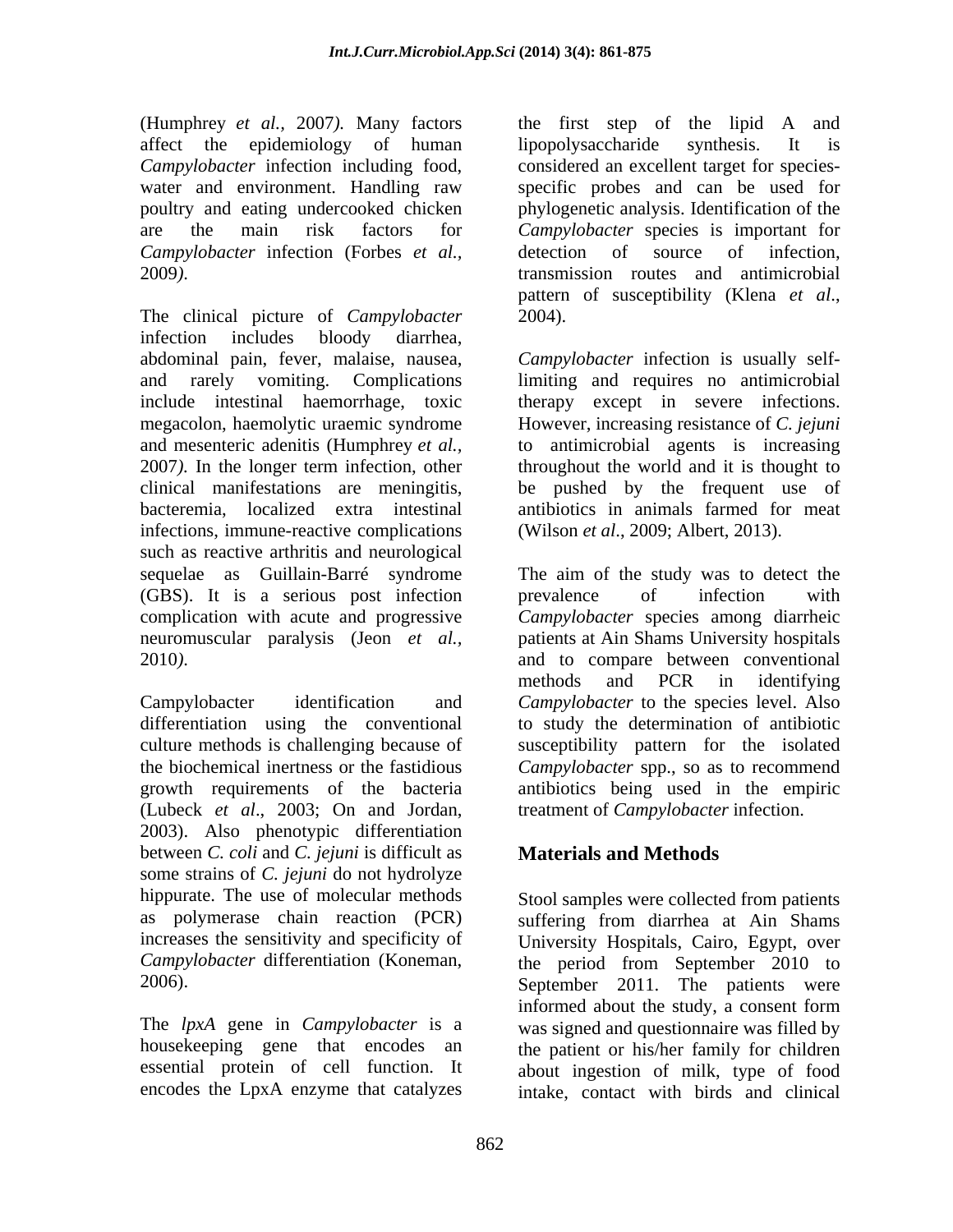condition of the patient. History was taken evacuation-replacement system  $(5\%$  O<sub>2</sub>, from the patients. A total number of 327  $10\%$  CO<sub>2</sub>, 10% H<sub>2</sub>, and 75% N<sub>2</sub>) stool specimens were collected. Hundred and fifty (150) samples were taken from pediatric department, (50) samples from **Phenotypic** characterization of Hematology department, (70) from the Hepatology department, (30) from the Outpatient clinic, (20) from Nephrology Identification of *Campylobacter* was Rheumatology department. The patients were 207 males (63.3%) and 120 females  $(36.7\%)$ . Their ages ranged from  $3\frac{1}{2}$  to  $35$  species identification; hippurate

symptoms and presented with diarrhea and/or (fever, headache, abdominal pain, myalgia, vomiting, blood in stool).

### **Stool sample collection:**

All clinical stool samples were subjected al., 2007). to the following:

Physical examination of stool specimens: by PCR colour, consistency, odour, and presence of blood. Microscopic examination to The oligonucleotide primers of the *lpxA* exclude parasitic causes of diarrhea and gene were obtained from Promega (USA) perform WBCs count/HPF in stool. (Table 1) (Klena *et al*., 2004). The primer Immediate inoculation on Skirrow's pair lpxAF0301 and lpxARKK2m was media; which is formed of blood agar base used for detection of *Campylobacter* (Oxoid, UK) with added Campylobacter genus. Forward primers complementary to Supplement-III. All media were incubated the *lpxA* nucleotide sequence of *C. coli* at 42ºC for 48-72hrs under micro- *(lpxAC. coli), C. jejuni (lpxAC. jejuni), C.* aerophilic conditions created by *lari (lpxAC. lari),* and *C. upsaliensis*

evacuation-replacement system  $(5\% \text{ O}_2, 10\% \text{ CO}_2, 10\% \text{ H}_2, \text{ and } 75\% \text{ N}_2)$ (Anoxmat, Mart, UK).

## **Phenotypic characterization of Campylobacter species:**

department and (7) from the performed by colony morphology, darting years with a median of 20.0 (± 9.5). hydrolysis: for differentiation of *C. jejuni* **Inclusion criteria for patients** indoxyl acetate test: for identification of All patients developed gastro-enteritis like species (Oxoid*,* UK), and catalase test: for Identification of *Campylobacter* performed by colony morphology, darting motility, Gram stain and oxidase test. Further biochemical tests were done for species identification; hippurate from *C. coli* (Simga-Aldrich, Germany), indoxyl acetate test: for identification of *C.coli and C. upsaliensis* from other differentiation between *C. coli and C. upsaliensis* (Koneman *et al.,* 2006).

## **Genomic DNA extraction:**

Stool samples were collected in a sterile, *jejuni, C. lari* and *C. upsaliensis* was done disinfectant-free, screw capped wide by Multiplex Polymerase Chain Reaction necked containers and submitted (PCR) to detect different lipid A gene immediately to the Central Microbiology (*lpxA*) The genomic DNA was extracted Laboratory, and Medical Research Center from tryptone soya broth culture of Ain Shams University Hospitals. *Campylobacter* isolates using a DNA **Stool sample processing** (Qiagen, USA) following the Confirmation of the species of *C. coli, C.* Purification, QIA amp DNA Mini Kit (Qiagen, USA) following the manufacturer's instructions (Yamazaki et *al.*, 2007).

## **Genotyping of Campylobacter species by PCR**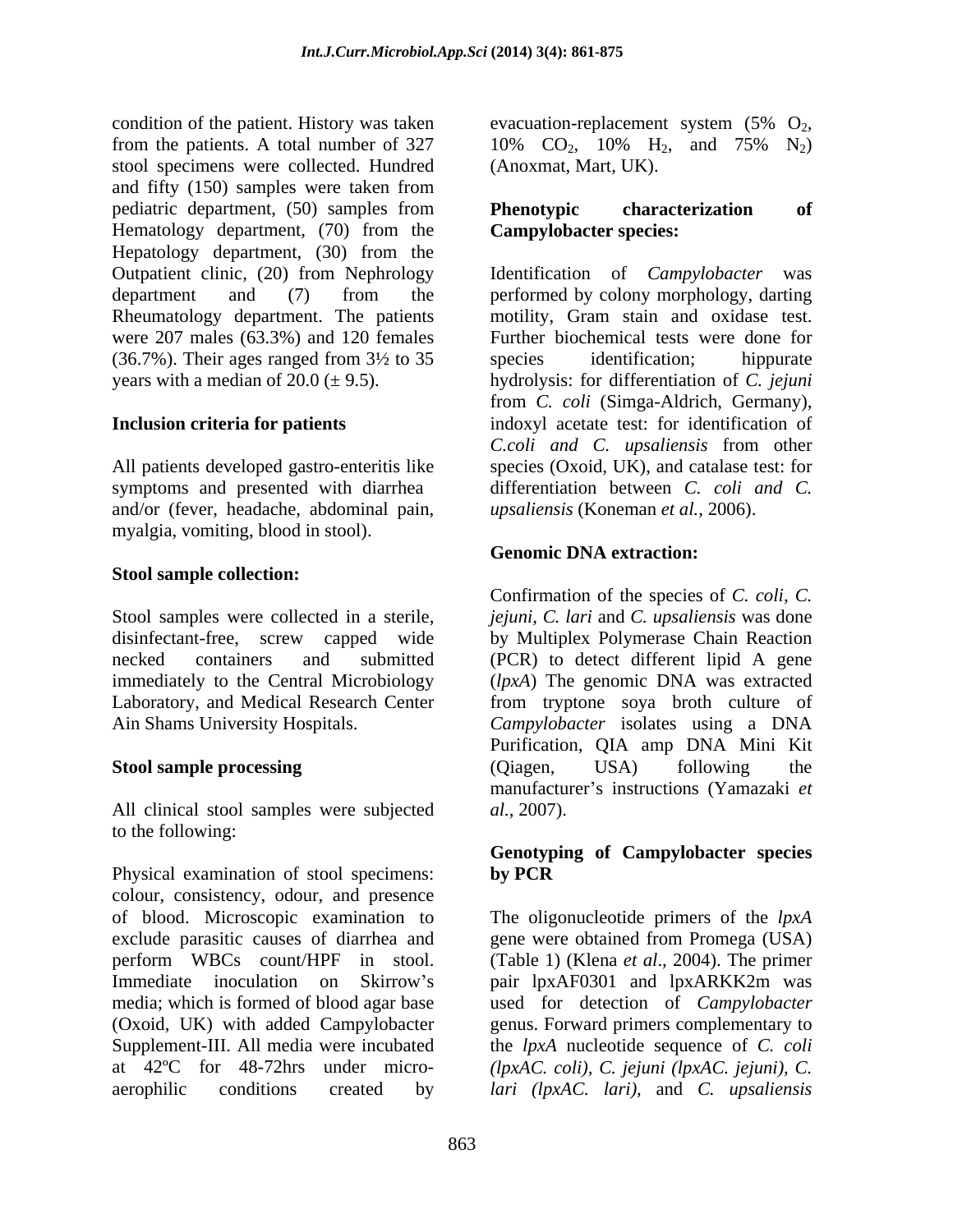*(lpxAC. upsaliensis*) were used in aerophilic conditions. The concentration combination with the reverse primer gradient of each antimicrobial agent on the lpxARKK2m, for detection of E-test strips was 0.016–256.0 mg/L, with *Campylobacter* species by Multiplex PCR. the exception of ciprofloxacin, for which The reaction mixture composed of 15  $\mu$ L the Dream Taq Green PCR Master Mix (2X) Antimicrobial MIC breakpoint (Green Buffer, 4 mM MgCl2, dNTP's (0.4 concentrations were recommended by mM each), 2X Dream Taq polymerase) CLSI 2008. The MIC resistance (ThermoScientific, UK), 10 pmol of each breakpoints were:  $\geq 8$  mg/L for primer and  $5\mu$ L of the genomic DNA erythromycin,  $\geq 2\mu$ g/mL for azithromycin, template. The reaction tubes (25 $\mu$ L) were  $\geq 4 \mu$ g/mL for ciprofloxacin,  $\geq 32 \mu$ g/mL for placed in the thermal cycler (Gene Amp ampicillin and nalidixic acid (Varela et al., PCR system 9700, Applied Biosystems, 2008; Lehtopolku et al., 2010; Silva et al., USA) for 35 cycles, each cycle consists of: 2011). 94°C for 1 min, 50°C for 1 min, and 72°C for 1 min, for 35 cycles with a final extension time of 5 min. For multiplex PCR assays, 10 pmol of each forward The reference strain *Campylobacter coli* primer was added to the reaction mixture ATCC 43474 and *Campylobacter jejuni* with 30 pmol of the lpxARKK2m reverse NCTC 11168 were used as positive primer (Klena *et al.*, 2004). The PCR controls. They were supported by the U.S. products were analyzed by 3% agarose gel (Sigma, Germany) electrophoresis and bands were visualized with UV light after staining with ethidium bromide (Promega, USA) Images were captured on a Kodak Camera (Japan). The molecular size marker (Promega, USA), gave different number (%). Chi-square test was used to bands ranging from 100bp-1000bp study the association between each 2 (Promega, USA). The negative control variables or comparison between 2 was examined to exclude any source of independent groups as regards the contamination (Figure 1 and 2). categorized data. The probability of error

Biodisk, Solna, Sweden) and Muller- Hinton agar (Oxoid, UK) supplemented with 7% sheep blood. The inoculum **Results and Discussion** turbidity was adjusted to 0.5 McFarland. Then the agar plates were inverted and<br>incubated at 35<sup>o</sup>C for 48h under micro-<br>culture and biochemical reactions Nineteen

gradient was  $0.002 - 32.0$  mg/L. Antimicrobial MIC breakpoint concentrations were recommended by CLSI 2008. The MIC resistance breakpoints were:  $\geq 8$  mg/L for ampicillin and nalidixic acid (Varela *et al*., 2008; Lehtopolku *et al*., 2010; Silva *et al*., 2011).

## **Quality Control**

Naval Medical Research Unit No.3 (NAMRU-3), in Cairo, Egypt.

## **Statistical Analysis**

**Antimicrobial Susceptibility testing of** at 0.01 and 0.001 were highly significant. *Campylobacter* **Isolates** The sensitivity, specificity and the positive Minimal inhibitory concentrations (MICs) calculated for determining the diagnostic of antibiotics; erythromycin, azithromycin, validity of the test. All the analyses were ciprofloxacin, ampicillin and nalidixic acid performed with commercially available were determined using E-test strips (AB software (SPSS version 20, SPSS, Inc., Categorical variables were expressed as independent groups as at 0.05 was considered significant, while and negative predictive values were Chicago, IL, USA).

## **Results and Discussion**

incubated at 35°C for 48h under micro-culture and biochemical reactions NineteenDirect isolation and identification from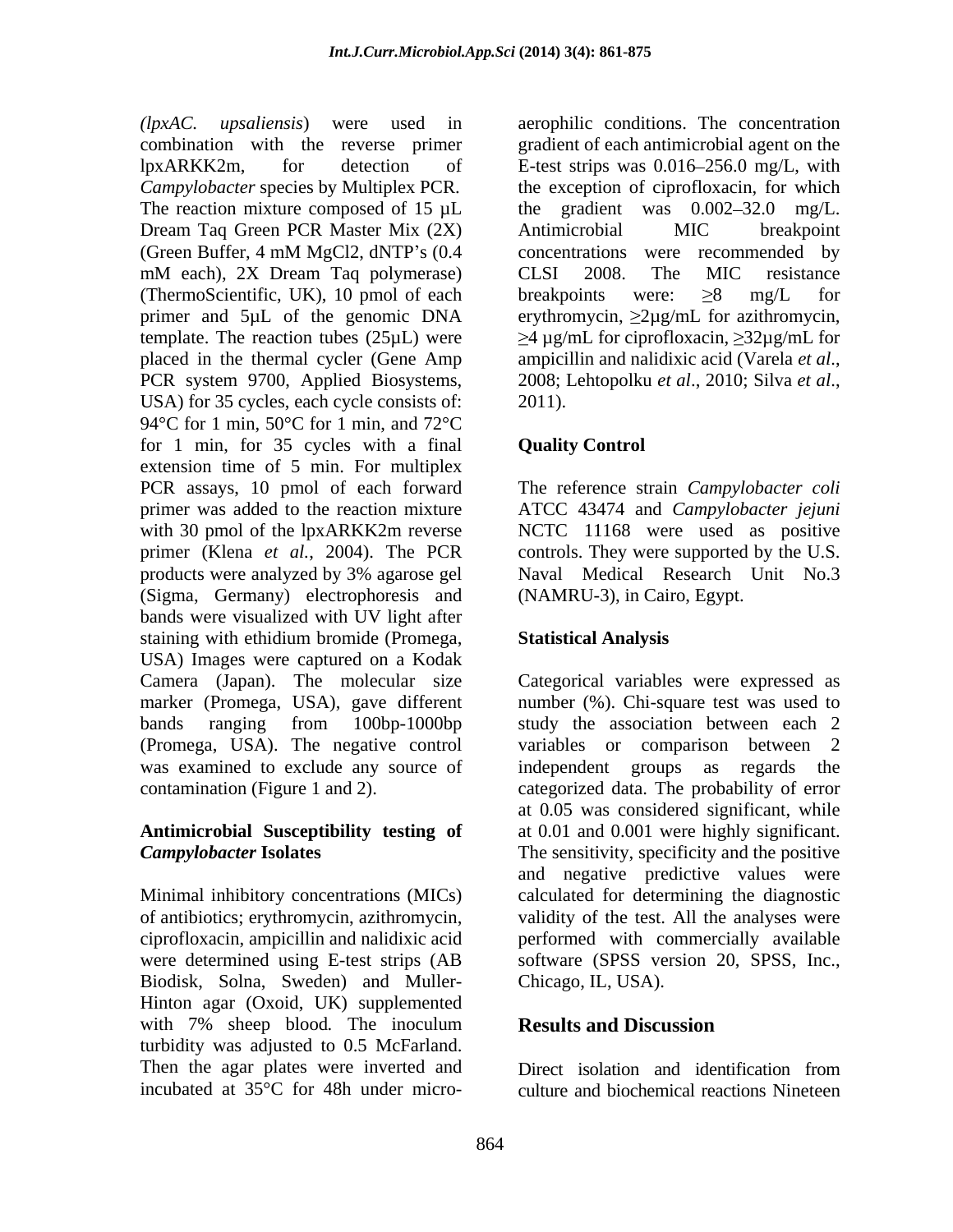(5.8%) *Campylobacter* spp. out of 327 stool samples are isolated on Skirrow's media and **conditions** are oxidase positive. 17 (89.5%) out of the other 2 (10.5%) samples are *C. coli* as they

The PCR of the lipid A *(lpxA)* gene of the Clinical manifestations *Campylobacter* isolates confirmed the culture diagnosis of the 19 isolates (Figure1). Multiplex PCR identified 17/19 (89.5%) as *Campylobacter jejuni* detected at 331bp, whereas the other 2/19 (10.5%) isolates are confirmed to be highly significant association  $(P<0.001)$ *Campylobacter coli* detected at 391bp **between** these manifestations and (Figure 2). Culture method and Campylobacter positive cases, while there biochemical reactions were  $100\%$  is no significant association found between

## **Age and Sex**

A significant association  $(P \le 0.05)$  is found between the positive *Campylobacter* cases and age, being highest in the youngest age group 9/19 (47.37%) between 3½-10 years. No significant

Among the risk factors, a highly **Antiplical Antiplicanal America E-test** significant association between *Campylobacter* cases and consumption of unpasteurized milk 7/19 (36.84%) (P show 100% resistance to ampicillin and <0.001), and an almost significant association with ingestion of under cooked chicken  $3/19$  (15.79%) (P = 0.055) are detected. No significant association is

### **Immune-compromising medical conditions**

19 positive isolates are *C. jejuni* tested A highly significant association (P <0.001) positive by hippurate hydrolysis while the is found between Campylobacter positive were positive by Indoxyl acetate and (52.63%) of *Campylobacter* positive cases Catalase tests. were immune-compromised; 6 (31.6 %) **Molecular Identification and species** and one (5.2%) was on chemotherapy **differentiation** (Table 2). cases and immune-suppression. 10/19 had leukemia, 3 (15.8%) had renal failure (Table 2).

## **Clinical manifestations**

concordant with the results of PCR. headache and Campylobacter positive The main clinical manifestations are fever 18/19 (94.74%), abdominal pain (84.21%), vomiting (47.37%), myalgia (21.05%), and bloody diarrhea (10.53%). There is a between these manifestations and is no significant association found between cases (P>0.05) (Table 2).

# **Stool examination**

difference is found as regard sex (Table 2). (Table 2). Stool WBC $\geq$ 50/HPF has 84.2% sensitivity, 77.6% specificity, 18.8% PPV, **Risk factors**<br>
diagnosis of Campylobacter. Table 2 shows that there is a highly significant association  $(P \le 0.001)$  between stool WBC >50/HPF and positive stool culture for *Campylobacter* 16/19 (84.21%) (Table 2). Stool WBC $\geq$ 50 /HPF has 84.2% sensitivity, 77.6% specificity, 18.8% PPV, 98.8% NPV, and 87% efficacy for

## **Antibiotic susceptibility by E-test**

found for the contact with birds (Table 2). MIC  $6 \rightarrow 32 \mu g/mL$ .  $1/19 \ (5.3\%)$  *C. coli* All the 19 Campylobacter positive isolates show 100% resistance to ampicillin and nalidixic acid with MICs ranges from 48-  $>256$   $\mu$ g/mL, and 32- $>256$   $\mu$ g/mL respectively. 11/19 (57.9%) of the tested isolates are resistant to ciprofloxacin with isolate is multi-drug resistant (MDR) to all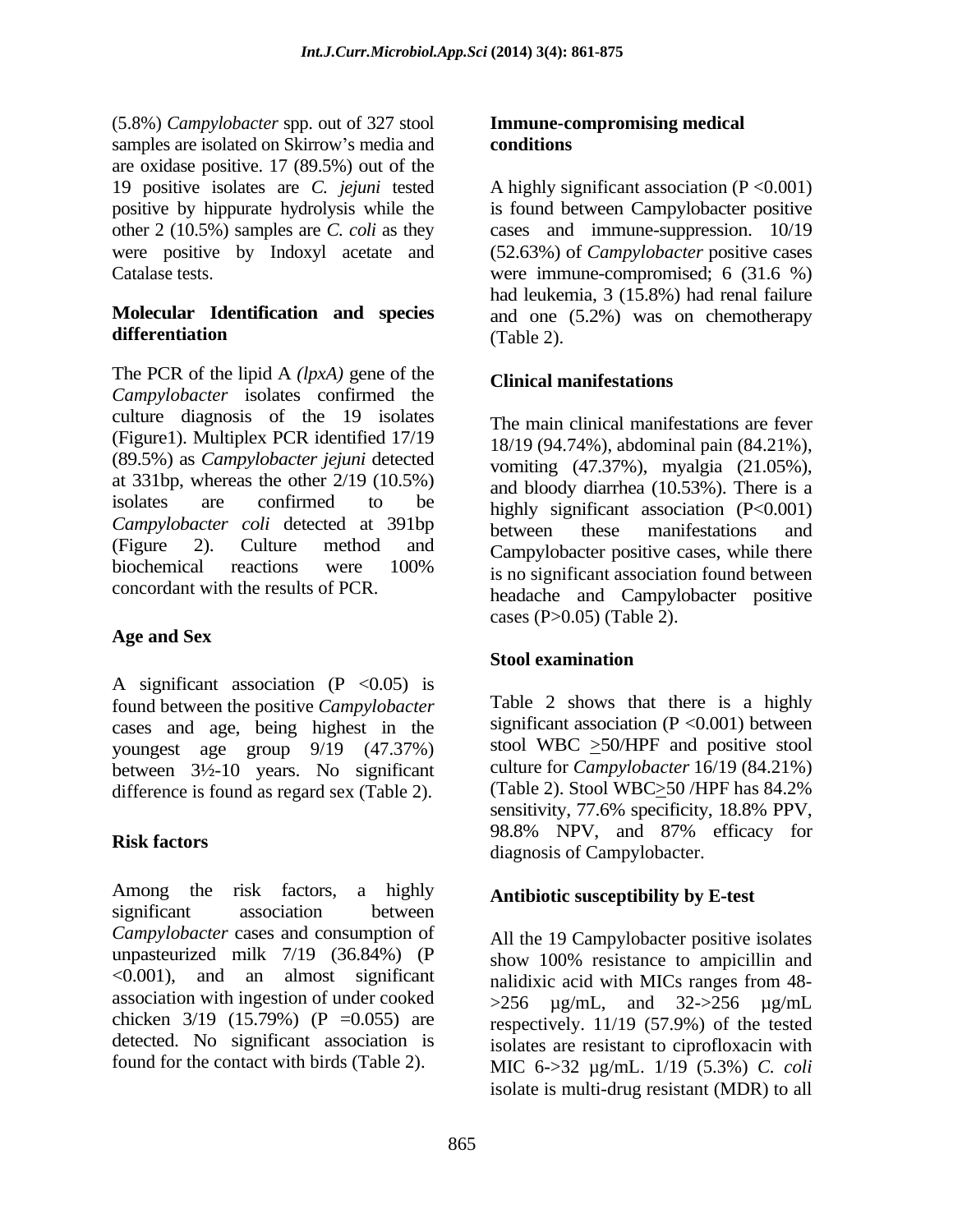the tested antibiotics with MIC greater

In the present study, the prevalence of test), whereas the other 2/19 (10.5%) *Campylobacter* was 19/327 (5.8%) in the isolates were *C. coli* (negative Hippurate tested stool samples of the diarrheal test, positive indoxyl acetate and catalase patients admitted at Ain Shams University test). These results were similar to those Hospitals. Our results were comparable to obtained by Klena and colleages (2004), those obtained by Kulkarni and his colleagues (2002), who found that the isolates obtained from 108 clinical and prevalence rate was 4.9 % at the Central Middlesex Hospital, London, UK. Campylobacter isolates from New Similarly, Yang and his colleagues in Zealand, which showed 100% correlation (2008) found that the prevalence rate of with biochemical typing methods. Also, *Campylobacter* in children in northern Fitzgerald and colleagues (2011) reported Taiwan was 6.8%. Also*,* Samuel and his that the culture method showed specificity associates (2006) at Ilorin (Nigeria), of (100%), sensitivity (94.6%), PPV Bessède and colleages (2011) at Pellegrin Hospital (Bordeaux, France), Havaei and his associates (2006) in Iran, and Singh *et al.*, (2011) in India detected a prevalence Havaei et al. (2006) (Iran), Al Amri et al. rate of *Campylobacter* of 8.2%, 9.5%, 9.5% and 10.5% respectively in diarrheic fecal specimens. Higher prevalence of (2010) (Portugal) and Chen *et al.,* (2011) *Campylobacter* (19.1%) was reported by (China) found that the only recovered Aboderin and his colleagues (2002) at Ile-species from *Campylobacter* isolates by Ife (Nigeria). On the other hand, Adekunle culture and multiplex PCR were *C. jejuni* and his associates (2009) found low and *C. Coli* with higher prevalence of *C.*  prevalence rate only 3/602 (0.5%) of *jejuni*. Hamphrey *et al*., (2006) also diarrheic samples in patients between the ages of 0 and 36 months, who presented severe disease. However, additional with foul-smelling diarrhea, fever and *Campylobacter* species were detected as abdominal pain, were due to *C. lari* (3.2%) and *C. upsaliensis* (1.6%) *Campylobacter* infection at Osogbo by Prasad *et al.,* (2001) (India) and *C. lari* (Nigeria). This different prevalence could (2%) by Jain *et al.,* (2005) (India). This be explained by the differences in targeted may be attributed to geographic factors population (selected or randomly indicating different infection patterns in collected, different age), methods used and different populations with different habits possible geographic factors indicating different infection patterns in different population groups as well as the sample size (Samie *et al.*, 2007). In the present Schweitzer and colleagues (2011) study, conventional culture methods and (Hungary), although identified only *C.*  biochemical reactions were 100% *jejuni* and *C. coli*, however the prevalence concordant with the results of PCR for of C. coli (62.5% and 20.3%) was higher

than the highest level in the E-test for all Campylobacter species. As 17/19 (89.5%) the tested antibiotics (Table 3). *Campylobacter* positive samples were identification and differentiation of identified as *C. jejuni* (positive Hippurate who applied multiplex PCR method isolates obtained from 108 clinical and environmental thermo-tolerant *Campylobacter* isolates from New (100%) and NPV (99.8%).

> Also similarly*,* Eyigor *et al.* (1999) (USA), Havaei *et al*. (2006) (Iran), Al Amri *et al*. (2007) (Saudi Arabia and Bahrain), Yang *et al*., (2008) (China), Fernandes *et al*., indicated that these two species can cause severe disease. However, additional of meal and contact with different animals. On the other hand, Magistrado and associates (2001) (Philippines) and Schweitzer and colleagues (2011) *jejuni* and *C. coli*, however the prevalence of *C. coli* (62.5% and 20.3%) was higher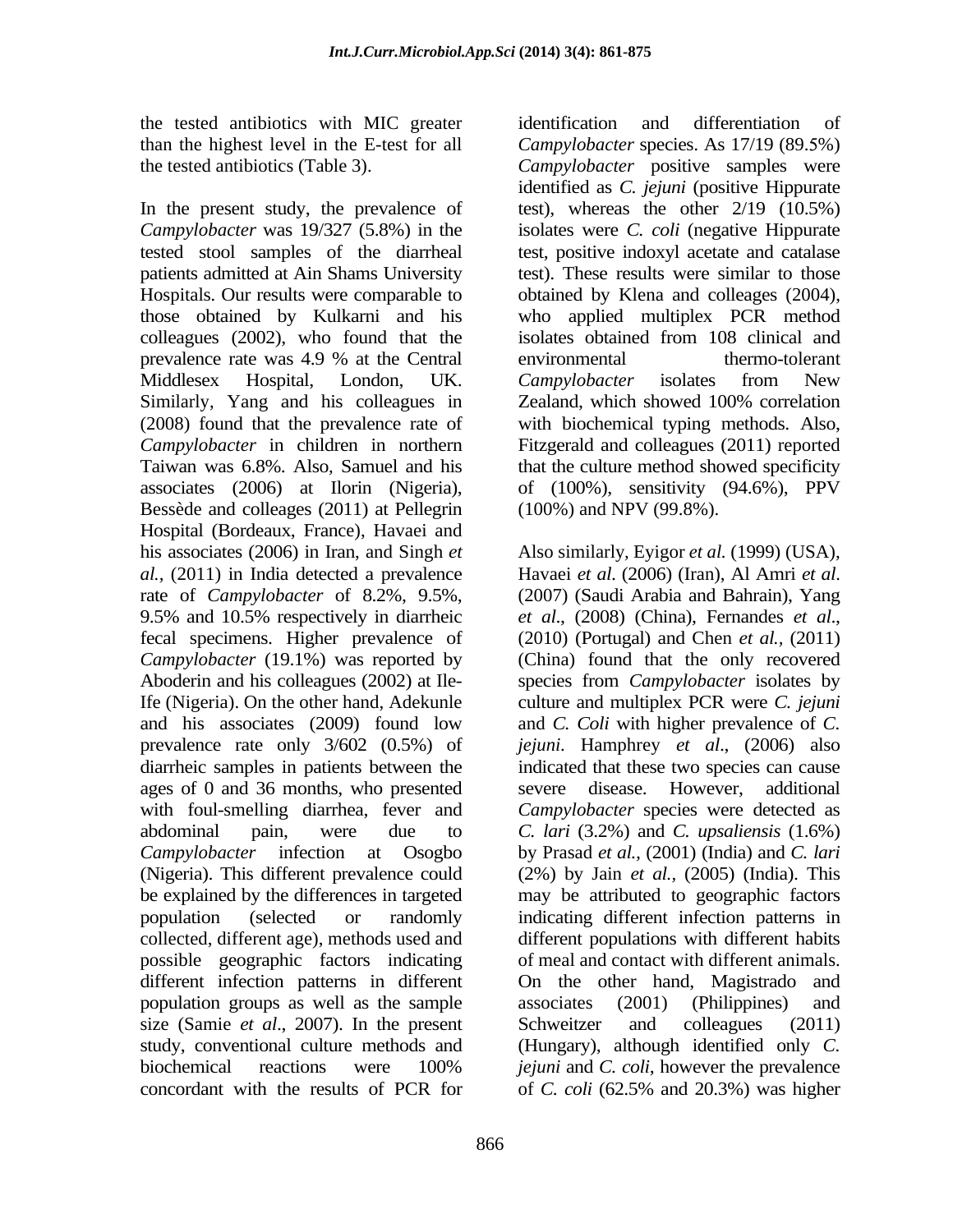than that of *C. jejuni* (37.5% and 12.9%) respectively by PCR. The higher rates of from any of the control group (Mazloum *et*  isolation of *C. coli*, may be due to high consumption of pork meat as *C. coli*

diarrheic Egyptian children aged from 0- association between females and diarrheal episode. In Cairo, George *et al* (2003) isolated *C. jejuni* 2 out of 56 children (3.6%) presenting with diarrhea. Regarding risk factors, *Campylobacter* The 2 patients were 18 months and 6 infection had a highly significant years-old. Similarly, Nour (2004) showed that the highest isolation rate of *C. jejuni* was among the  $7-12$  months age group in  $\leq 0.001$ , and an almost significant 25.9% of acute diarrheal patients in Bab association with ingestion of undercooked El-Shaareya hospital, Cairo. Similarly, El- chicken,  $3/14$  (15.79%) (P  $\approx$ 0.05). This Saifi and his associates (2005) isolated was in agreement with Rao *et al.* (2001), seven (2.06%) *C. Jejuni* out of 340 children with acute diarrhea from the (2004); Danis et al. (2009); and Doorduyn outpatient clinic of Abu-El-Riche *et al.* (2010); who reported a highly children's referral Hospital, Egypt between March 2003 and September 2004. In Alexandria, Fahmy (2005), isolated *C. jejuni* from the stool of 35 out of 230 The current work revealed statistically (15.2%) unselected children with diarrhea. significant association between immune It was apparent that the maximal incidence suppression and infection with of *Campylobacter* infection occurs below the age of 3 years and reaching its Campylobacter positive cases were maximum at the age of 2 years (28.6%). In immune-compromised with the main another study, in Alexandria, *C. jejuni* was underlying conditions were leukemia 6/19 isolated from 71 out of 470 cases (15.1%) (31.6 %), renal failure 3/19 (15.8%) and

of infantile diarrhea. It was not isolated *al.,* 2006).

colonize more the caeca of pigs (Allos, The present work revealed no significant 2009). association between the sex and The current study revealed significant Similarly, Inns and associates (2010) (UK) association between the age group and reported that there was no significant Campylobacter infection being highest in difference in age or gender between cases the youngest age group between 3½-10 and controls. However, Adekunle and years of age, 9/19 (47.37%). Similar associates (2009) (Nigeria) reported that results from previous studies in Egypt the *Campylobacter* infection rate was were reported. Pazzaglia and his co- significantly higher among males (0.82%; workers (1991) reported that  $3/368$ ) than females (0%; 0/368). On the *Campylobacter* was the most common contrary, Fitzgerald and colleagues (2011) bacterial enteropathogen isolated from found that there was a significant 60 months. It was isolated from 25.9% of Campylobacter infection. Also, Gillespie cases and 15.2% of controls. They found and co-workers (2006) found that being an that asymptomatic shedding in controls infant and being a female gender has an was positively associated with a recent increased risk of acquiring *Campylobacter* association between the sex and *Campylobacter* infection (P>0.5). found that there was a significant association between females and *Campylobacter* infection. Also, Gillespie infection.

> infection had a highly significant association with consumption of unpasteurized milk  $7/19$   $(36.84\%)$ <0.001), and an almost significant was in agreement with Rao *et al*. (2001), Tenkate *et al*. (2001), Friedman *et al*. (2004); Danis *et al*. (2009); and Doorduyn significant association between *Campylobacter* infection and with these risk factors  $(P<0.001)$ .

> suppression and infection with *Campylobacter* (P<0.001), as 10 *Campylobacter* positive cases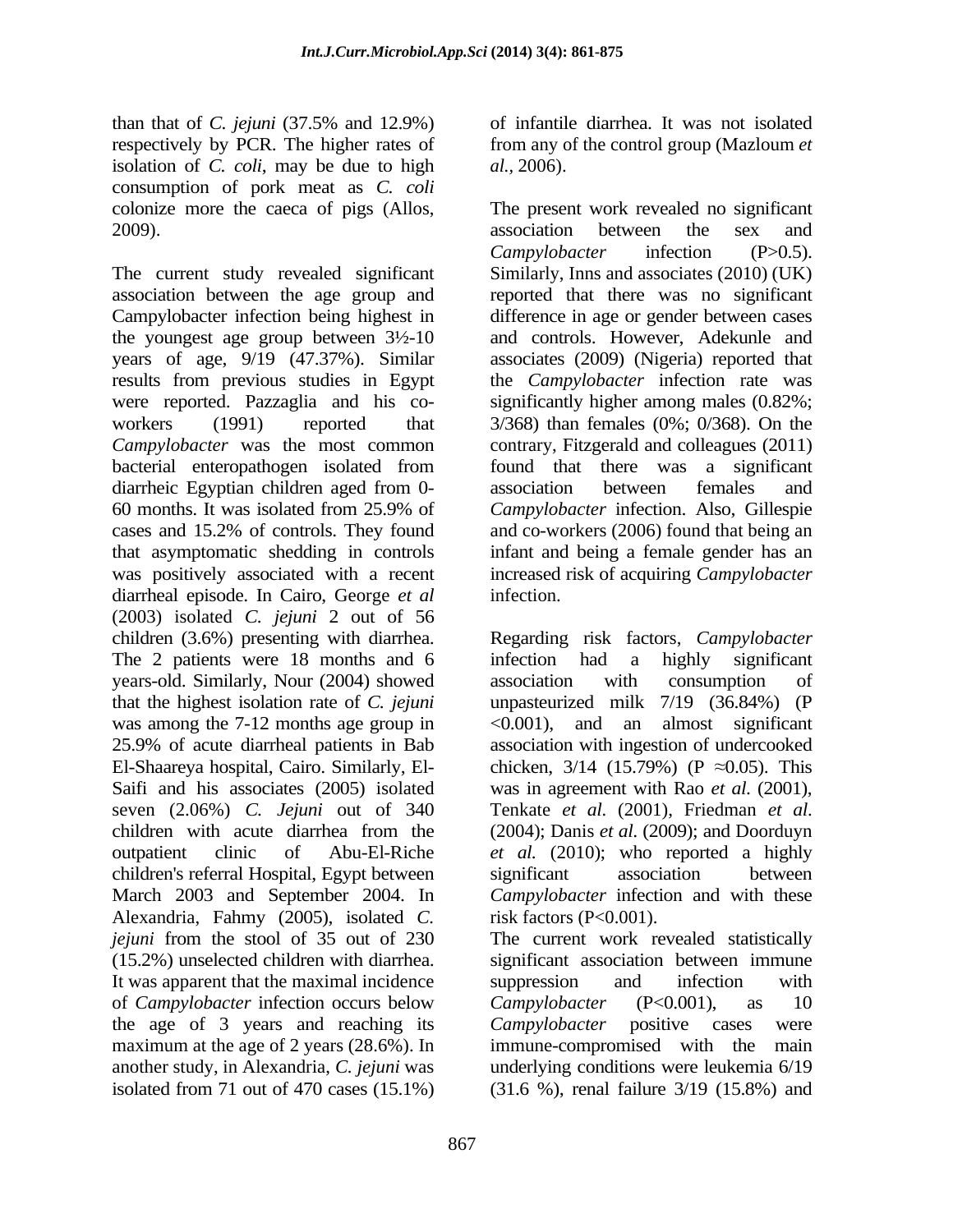$1/19$  (5.2%) was on chemotherapy. Also, association (P < 0.001) with 84.2% Pacanowski and associates (2008) found sensitivity, 77.6% specificity, 18.8% PPV, that 130/167 of *Campylobacter* infected were important pathogens associated with a *coli* (18.2% and 11.4%), respectively likelihood of infection with

In the present study, all cases had diarrhea as one of the inclusion criteria. The other accompanied main clinical manifestations 1 a the current study, all the 19 were fever 18/19 (94.74%), abdominal Campylobacter isolates showed 100% the 11 831 cases of *C. jejuni* infection in Jain and colleagues (2005) reported that

In the present study, Stool WBC $\geq$ 50 /HPF erythromycin-resistant strains were is a value to predict *Campylobacter*

patients (78%) were immune- finding was in accordance to those of compromised, the main underlying *Mshana and associates (2009)* who found conditions were liver disease (39%) and that there was strong association between cancer (38%). While Samie and colleagues WBC in stool and the presence of (2007) found that *Campylobacter* spp. *Campylobacter* infection and WBC can be diarrhea among HIV positive individuals infection. On the other hand, *Jagannathan*  (22.8%) with a rate for *C. jejuni* and *C. and Penn (2005)* stated that although the among HIV positive patients compared to *Campylobacter* or other entero-invasive 11.4% and 6.2% in HIV negative individuals. of fecal leukocytes, however the absence association  $(P \le 0.001)$  with 84.2% sensitivity, 77.6% specificity, 18.8% PPV, 98.8% NPV, and 87% efficacy. This a good predictor of *campylobacter* likelihood of infection with pathogens may be higher in the presence of fecal leukocytes does not rule out the diagnosis. The contract of the contract of the contract of the contract of the contract of the contract of the contract of the contract of the contract of the contract of the contract of the contract of the contract of the

pain (84.21%), vomiting (47.37%), resistance rate to ampicillin and nalidixic myalgia (21.05%), bloody diarrhea and acid with MICs ranged from 48->256 headache (10.53%), all of them had a µg/ml, and 32->256 µg/ml respectively. 11 highly significant association with (57.9%) of tested isolates were resistant to *Campylobacter* infection except headache ciprofloxacin with MIC range 6->32 which had no significant association.  $\mu$ g/ml. However, only one (5.3%) *C. coli* Gillespie and co-workers (2006), showed was multi-drug resistant (MDR) to all of that the most prevalent symptoms among the tested antibiotics with MICs greater the UK were diarrhea followed by our work, Lévesque and colleagues (2008) abdominal pain, fever, vomiting and (Québec, Canada) found that 16/289 bloody diarrhea as 76.5%, 68.9%, 62.5%, (5.5%) *C. jejuni* isolates were resistant to 28.2% and 22.5% respectively. Whereas, erythromycin but only 21 (7.2%) isolates Pacanowski and associates (2008) found were resistant to ciprofloxacin. On the that the main clinical manifestations were other hand, Lehtopolku and associates fever (42%) and diarrhea (33%). While, (2012) (Finland) found that out of 238 diarrhea (13.5%) and abdominal pain resistant to erythromycin (MIC  $\geq$  16 (18.64%) had significant association with  $\mu$ g/ml), 18 (7.6%) were resistant to *Campylobacter* infection. ciprofloxacin (MIC  $\geq$  4  $\mu$ g/ml) and 17 (7 infection showing a highly significant resistance was significantly more common In the current study, all the *Campylobacter*isolates showed 100% than the highest level. In agreement with *Campylobacter* strains 19 (8%) were %) to azithromycin (MIC  $\geq 64 \mu g/ml$ ). All erythromycin-resistant strains were multidrug resistant. Erythromycin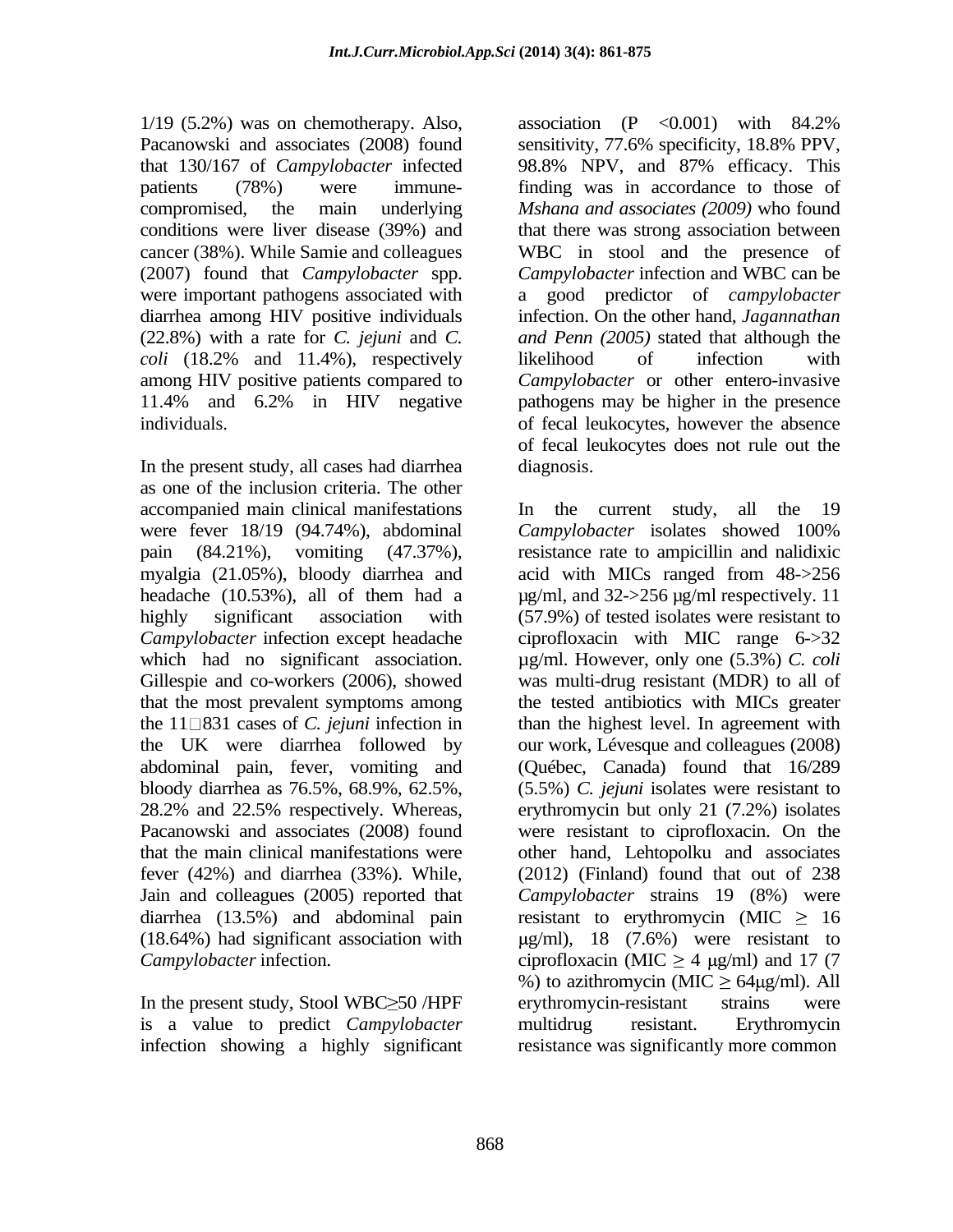| <b>Primers</b>               | <b>Sequence</b> $(5^{\textdegree}-3^{\textdegree})$ | Size (bp) |
|------------------------------|-----------------------------------------------------|-----------|
| Campylobacter genus 0301 (F) | CTT AAA GCN ATG ATA GTR GAY AAR                     | 521       |
| $lpxA$ C. Coli $(F)$         | AGA CAA ATA AGA GAG AAT CAG                         | 391       |
| lpxA C. jejuni (F)           | ACA ACT TGG TGA CGA TGT TGT A                       | 331       |
| lpxA C. Lari(F)              | TRC CAA ATG TTA AAA TAG GCG A                       | 233       |
| lpxA C. Upsaliensis (F)      | AAG TCG TAT ATT TTC YTA CGC TTG TGT G               | 206       |
| $lpxARKK2m$ (R)              | CAA TCA TGD GCD ATA TGA SAA TAH GCC AT              |           |

# **Table.1** PCR primers of *lpxA* gene of Campylobacter species used in this study

**Table.2** Association of *Campylobacter* cases with patient history and clinical picture

| Patient<br>condition     | <b>Item</b>               | <b>Campylobacter</b><br>positive $N=19$ (%) | <b>Campylobacter</b><br>  negative N=308 (%)   Squared $X^2$ | Chi   |                      | <b>S.</b>    |
|--------------------------|---------------------------|---------------------------------------------|--------------------------------------------------------------|-------|----------------------|--------------|
| Age (years)              | $3\frac{1}{2} - 10$       | 9 (47.37%)                                  | 74 (24.03%)                                                  |       |                      |              |
|                          | 10-20                     | 6 (31.58%)                                  | 88 (28.57%)                                                  | 6.607 | 0.0368               | S            |
|                          | $20 - 35$                 | $4(21.05\%)$                                | 146 (47.40%)                                                 |       |                      |              |
| Gender                   | Male                      | 11(57.89%)                                  | 196 (63.64%)                                                 |       |                      |              |
|                          | Female                    | 8 (47.37%)                                  | 112 (36.36%)                                                 | 0.254 |                      | $0.6143$ NS  |
| <b>Risk factors:</b>     | <b>Jnpasteurized milk</b> | 7(36.84%)                                   | 39(12.6%)                                                    | 8.656 | 0.003                | <b>HS</b>    |
|                          | Undercooked chicken       | 3(15.79%)                                   | $16(5.2\%)$                                                  | 3.67  | 0.055<br>$\approx S$ |              |
|                          | Contact with birds        | $4(21.05\%)$                                | 48 (15.6%)                                                   | 0.4   | 0.527                | <b>NS</b>    |
|                          | mmunocompromised          | 10(52.63%)                                  | 24 (7.8%)                                                    | 38.62 | < 0.001              | HS           |
| Clinical picture   Fever |                           | 18 (94.74%)                                 | 31 (10.06%)                                                  | 100.7 | < 0.001              | <b>HS</b>    |
|                          | Abdominal pain            | 16(84.21%)                                  | 25(8.12%)                                                    | 94.5  | < 0.001              | <b>HS</b>    |
|                          | Vomiting                  | 9(47.37%)                                   | $22(7.14\%)$                                                 | 94.5  | < 0.001              | <b>HS</b>    |
|                          | Myalgia                   | $4(21.05\%)$                                | $12(3.90\%)$                                                 | 11.32 | < 0.001              | <b>HS</b>    |
|                          | Blood in stool            | 2(10.53%)                                   | $5(1.62\%)$                                                  | 6.771 | 0.009                | <b>HS</b>    |
|                          | Headache                  | 2(10.53%)                                   | $12(3.90\%)$                                                 | 1.92  | 0.166                | <b>NS</b>    |
| <b>Stool Analysis</b>    | $WBC: \geq 50/HPF$        | 16(84.21%)                                  | 69 (22.4%)                                                   | 35.54 |                      | $< 0.001$ HS |

P: probability; S.: Significant; HS: highly significant; NS: non-significant;  $\approx$ S: almost significant;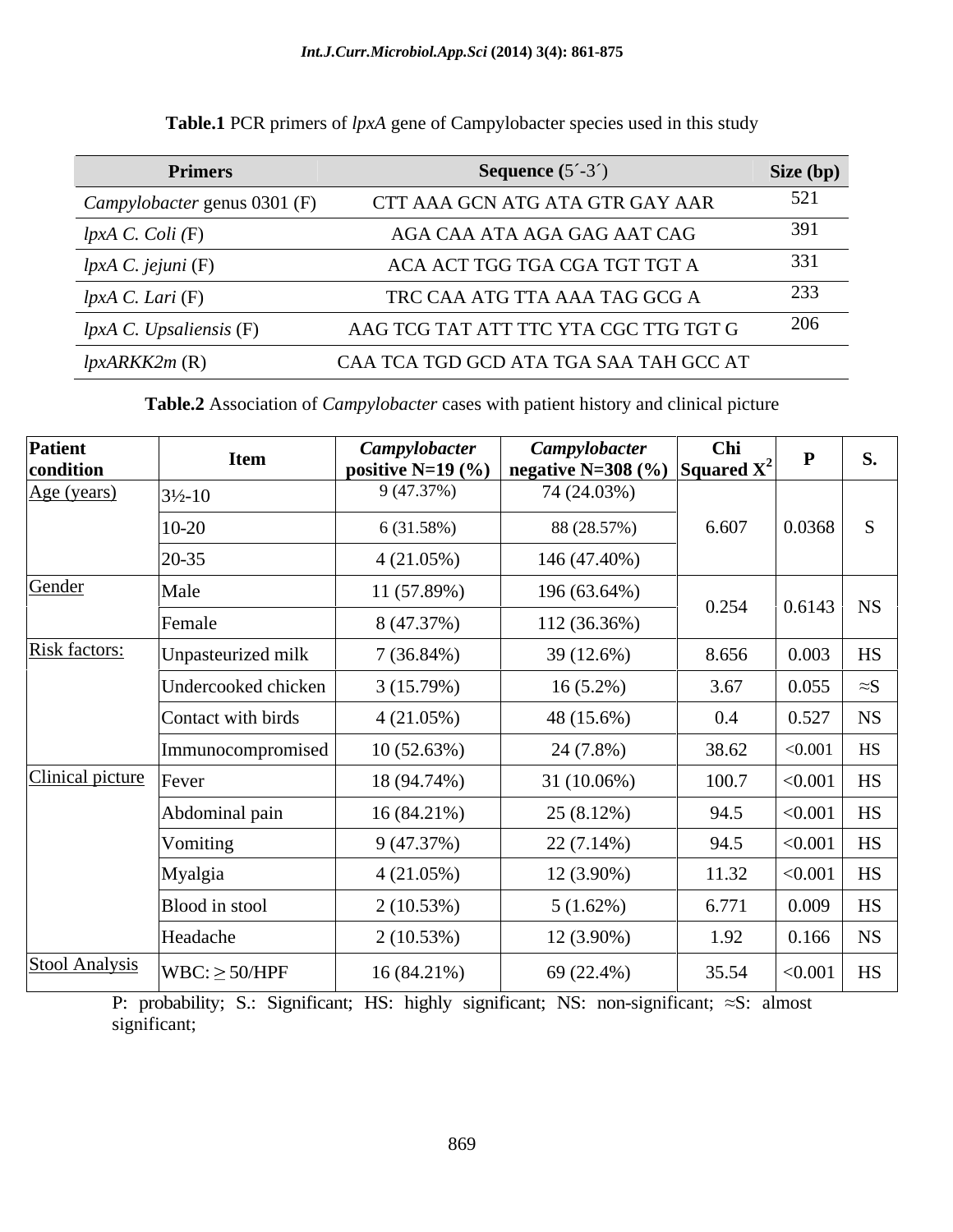| <b>Antimicrobial agent</b> | MIC Resistance Break Point<br>$(\mu g/mL)$ | <b>Detected Resistant</b><br>MIC (µg/mL) | <b>Resistant isolates</b><br>No. $(\% )$ |
|----------------------------|--------------------------------------------|------------------------------------------|------------------------------------------|
| Erthromycin                |                                            | >256                                     | $(5.3\%$                                 |
| Azithromycin               |                                            | 256                                      | (5.3%                                    |
| $\sim$<br>Ciprofloxacin    |                                            | $6 - > 32$                               | 11 (57.9%)                               |
| Nalidixic acid             |                                            | $32 - 256$                               | 19 (100%)                                |
| Ampicillin                 |                                            | $48 - 256$                               | 19 (100%)                                |

| Table.3 MICs<br>d antimicrobials for the 19 Campylobacter isolates<br>$\sim$ s of the used<br>NGC anth |  |
|--------------------------------------------------------------------------------------------------------|--|
|--------------------------------------------------------------------------------------------------------|--|

MIC: Minimal inhibitory concentration





**Figure.2** Multiplex PCR detection of *Campylobacter lpxA* gene on agarose gel electrophoresis



Lane 1: Positive control (*C. coli*) (391bp); lane 2: Positive control (*C. jejuni*) (331bp); lane 3: Negative control; Lane 4, 5, 7, 8: *C. Jejuni* (331bp); Lane 6, 9: *C. coli* (391 bp); lane M: molecular marker.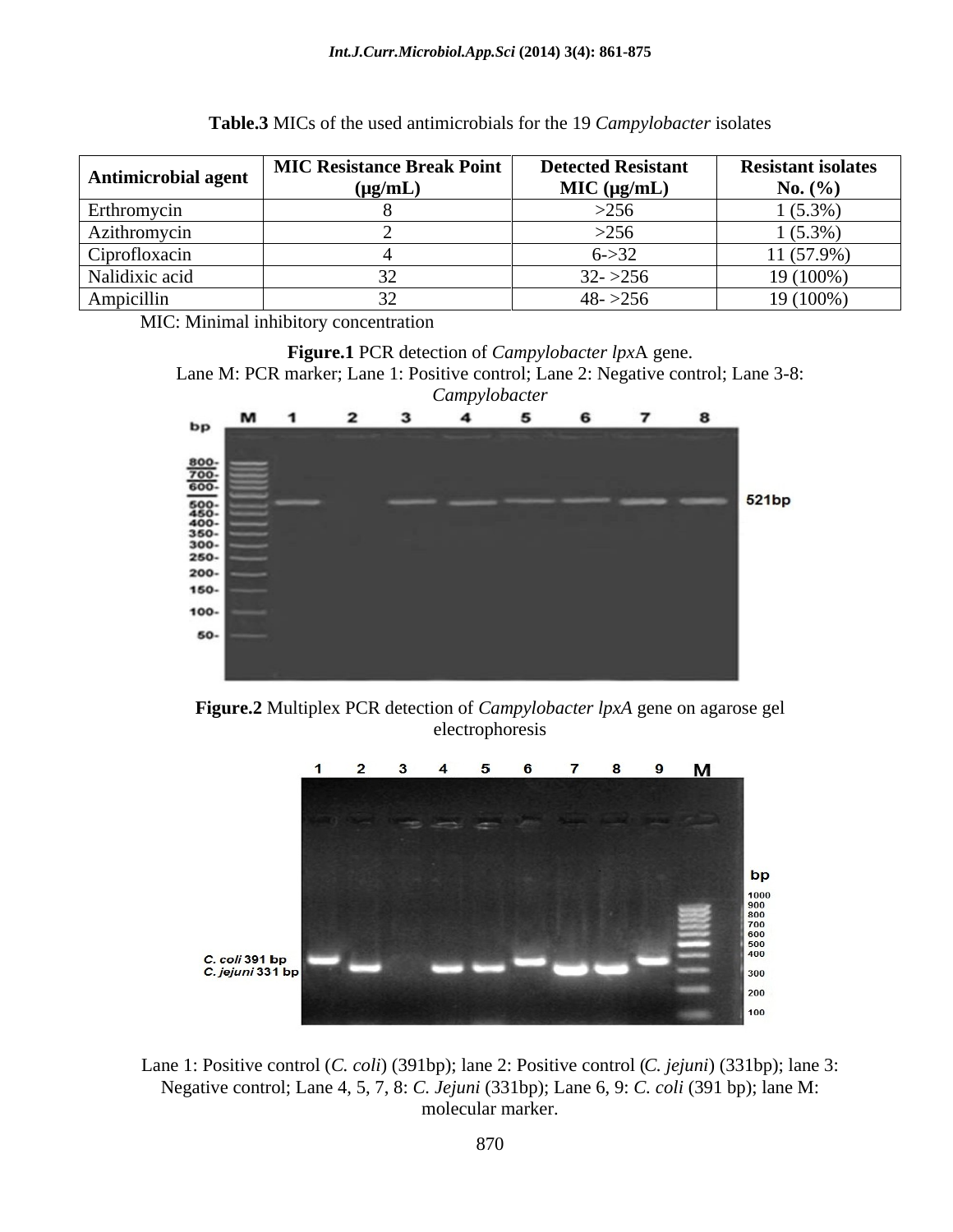among *C. coli* than among *C. jejuni* strains. In a study done on 1110 stool ampicillin (100%) and two isolates were samples collected from food-producing animals at the time of slaughter in Hungary, Schweitzer and colleagues ciprofloxacin. The discovery of the (2011) found that resistance to differences in susceptibility patterns in ciprofloxacin and nalidixic acid was different countries is important for the (73.3%) and (77.2%) respectively. Higher erythromycin resistance rates were found among *C. coli* isolates (9.7 %) than among Multiplex PCR and conventional culture *C. jejuni* isolates (3.1%). Praakle and associates (2007) (Estonia) detected identification and species differentiation of similar results of resistance to *Campylobater*. Using the *lpxA* gene PCR ciprofloxacin (66%), but lower resistance to nalidixic acid (66%) and ampicillin (34%), and higher resistance to of *Campylobacter* isolates. The most erythromycin (14%) among 70 common species identified were mainly *C*. *Campylobacter* isolates. Agricultural *jejuni* and to a lesser extent *C. coli*. Risk Science (2012) detected *Campylobacter* factors for *Campylobacter* infection are lower resistance of 2.46% to young age, immune-compromised patients erythromycin, 88.18% to nalidixic acid, and consumption of contaminated under while higher resistance 91.13% to cooked food and unpasteurized milk ciprofloxacin among 184 *C. jejuni* and 19 especially for children under 10 year of *C.coli* isolates. While, Sonnevend and co- age. Stool WBC 50 /HPF may predict workers (2006) revealed that 41 (100%) of diagnosis of *Campylobacter* diarrhea. tested isolates of *C. jejuni* strains isolated Macrolides remain the drugs of choice for from patients in Tawam Hospital, Al Ain, empiric treatment of *Campylobacter*. But United Arab Emirat, were all sensitive to Macrolides and quinolones resistance erythromycin, while higher resistance rates  $(85.4 \square\%)$  to ciprofloxacin were detected. resistant *C. coli* strains must be tracked in Also Senok and Botta (2009) reported higher levels of ciprofloxacin resistance in the Arabian Gulf. The highest levels were reported in Bahrain (69-85%) and United Arab Emirates (UAE) (84%) and similarly to our work, 53% resistance was documented in a study in Kuwait. Also, Chu and associates (2004) reported high levels of ciprofloxacin resistance in Thailand (96%), Spain (75%), Hong Kong (85.9%), and India (77.1%). In contrast to our work, Marinou and associates (2012) (Greece) identified 16 *Campylobacter* isolates among 1080 fecal samples, 14

erythromycin, all strains were resistant to resistant to nalidixic acid (14%), whereas, all the strains were susceptible to proper treatment of the patients.

methods were comparable for is rapid, sensitive and specific for identification and genotypic differentiation young age, immune-compromised patients cooked food and unpasteurized milk trends and the development of multi-drug human clinical isolates in relation to use of these agents in food animals.

# **References**

- Aboderin, A.O., Smith, S.I., Ovelese, A.O., Oniped, A.O., Zailani, S.B. and Coker A.O. 2002. Role of *Campylobacter jejuni/coli* in diarrhoea in Ile-Ife, Nigeria. East. Afr. Med. J. 79:423-426.
- Albert, MJ 2013. *In vitro* susceptibility of Campylobacter jejuni from Kuwait to tigecycline & other antimicrobial agents. Indian J. Med. Res. 137:187-190.
- were *C. coli* and only two were *C. jejuni*. All Amri, A., Senok, A.C., Ismael, A.Y.,  $13/14$ . 93% of *C.coli* were resistant to  $(2007)$ . Makinder, PCP for direct Al Amri, A., Senok, A.C., Ismaeel, A.Y., Al-Mahmeed A.E. and Botta G.A. (2007): Multiplex PCR for direct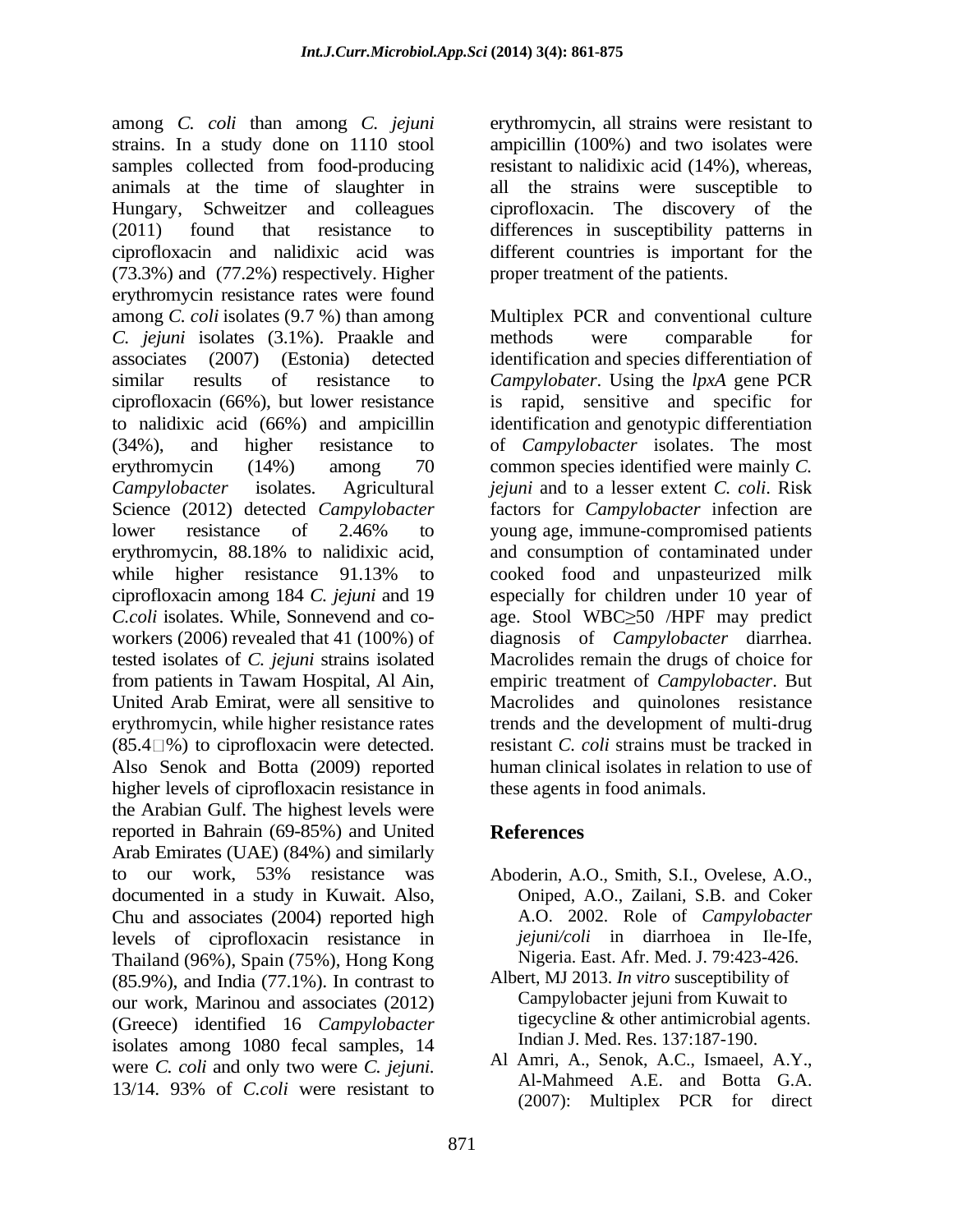human and chicken stools .J. Med. Microbiol. 56:1350–1355. Eurosurveillance; 14:1-8.

- 
- Adekunle, O.C., Coker, A.O. and Kolawole Campylobacter iejuni and D.O. 2009. Incidence, isolation and *species* in Osogbo. Biol. Med. 1(1): 24-
- Animal-Origin *Campylobacter jejuni*, children J. Med. Microbiol. 53:373-379.<br>Category: Animal Husbandry and Eyigor, A., Dawson, K.A. and Langlois,
- Brachman, P., Abrutyn, E. and Evans,
- Bessède, E., Delcamp, A., Sifré, E.,
- Chen, J., Sun, X.T., Zeng, Z. and Yu, Y.Y. 2011. *Campylobacter* enteritis in adult
- Chu, Y., Chu, M., Luey, K., Ngan, Y.,
- Clinical and Laboratory Standards Institute Theorem Standards Institute Theorem Standards Institute Terms and Multicenter study to
- 

identification of *Campylobacter spp.* in sporadic Campylobacter infection: an all-Ireland case-control study. Eurosurveillance; 14:1-8.

- Adak, G.K., Long, S.M. and O'Brien, S.J. Doorduyni, Y., Van den Brandhofi, W.E., 2002. Trends in indigenous foodborne Van Duynhoven, Y.T., Breukink, B.J., disease and deaths, England and Wales: Wagenaar, J.A. and Van Pelt, W. 2010. 1992 to 2000. Gut 51:832-841. characterization of *Campylobacter*  Netherlands: a case-control study. Risk factors for indigenous Campylobacter jejuni and Campylobacter coli infections in The Epidemiol. Infect. 138:1391-1404.
- 27. El-Saifi, A., Kamel, M. and Mohamed, A. Agricultural Science Journal (2012): 2005. Parasitic, bacterial and viral Distribution of Antibiotic Resistance of etiology of acute diarrhea in Egyptian children. J. Med. Microbiol. 53:373-379.
- Veterinary Medicine, April 13. B.E. 1999. Cytolethal distending toxin Allos, B.M. 2009. *Campylobacter* genes in *Campylobacter jejuni* and Infections. In: Bacterial Infections of *Campylobacter coli* isolates: detection Humans. Epidemiology and Control. and analysis by PCR. J. Clin. Microbiol. Eyigor, A., Dawson, K.A. and Langlois, 37: 1646–1650.
	- A. (eds.), (4th ed.), Library of Congress Fahmy, M.A. 2005. *Campylobacter* enteritis Control (LCC); p. 189-211. in Alexandria. J. Med. Microbiol. 46: 226-229.
	- Buissonnière, A. and Mégraud, F. 2011. Fernandes, M.., Mena, C., Silva, J. and New Methods for Detection of Teixeira, P. 2010. Study of cytolethal *Campylobacters* in Stool Samples in distending toxin (cdt) in *Campylobacter*  Comparison to Culture. J. Clin. *coli* using a multiplex polymerase chain Microbiol. 49:941 944. reaction assay and its distribution among clinical and food strains. Foodborne Pathogens and Disease 7: 103-106.
	- patients with acute diarrhea from 2005 Fitzgerald, C., Patrick,M., Jerris, R.,Watson, to 2009 in Beijing, China. Chin. Med. J. R., Tobin-D'Angelo, M., Gonzalez, A., 124:1508-1512. Polage, C., Wymore, K., Gillim-Ross, Tsang, K. and Kam, K. 2004. Genetic Dahlberg, S., DeMartino, M., Pentella, relatedness and quinolone resistance of M., Razeq, J., Leonard, C., Jung, C., *Campylobacter jejuni* strains isolated in Juni, B., Robinson, T., Gittelman, R., 2002 in Hong Kong. J. Clin. Microbiol. 42:3321-3323. (2008): Methods for antimicrobial dilution and disk susceptibility testing of detection and isolation of infrequently isolated or fastidious bacteria: proposed guideline. CLSI Meeting of the American Society for document M45-P. Microbiology, New Orleans, LA., (n.d.). L., Sadlowski, J., Monahan, J., Hurd, S., Garrigan, C., Nachamkin, I. and Campylobacter diagnostics working group, 2011. Multicenter study evaluate diagnostic methods for detection and isolation of Campylobacter from stool. Annual
- Danis, K., Renzi, M.D., O'Neill, W., Smyth, Forbes, K. J., Gormley, F.J., Dallas, J.F., B., McKeown, P., Foley, B., Tohani, V. Labovitiadi, O., MacRae, M., Owen, and Devine, M. 2009. Risk factors for R.J., Richardson, J., Strachan, N.J.C.,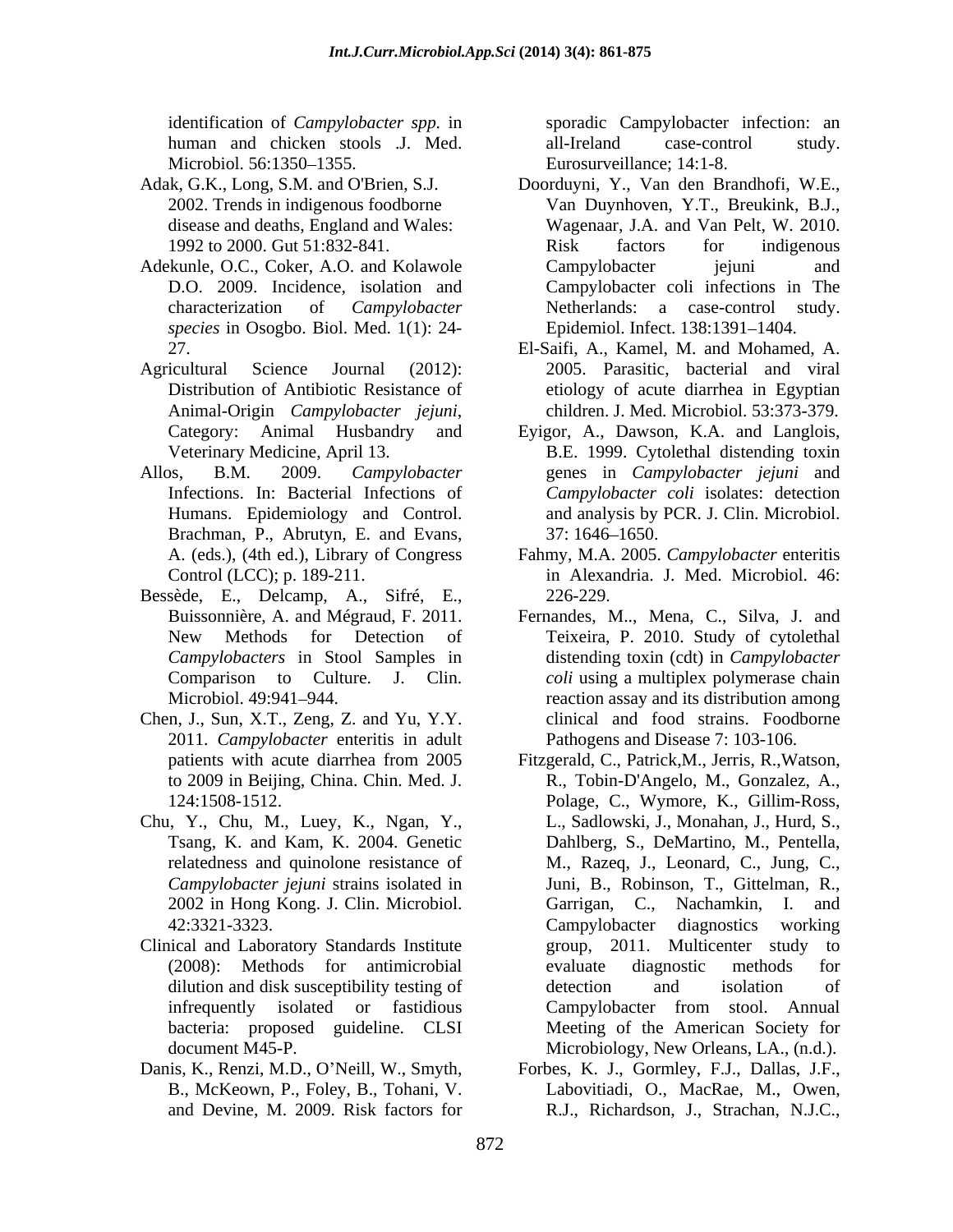Cowden, J.M., Ogden, I.D. and drug resistance in a north Indian rural McGuigan, C.C. 2009. Campylobacter Immunity and Coinfection following a Community. J. of Clin. Microbiol. 47:

- Friedman, C.R., Hoekstra, R.M., Samuel, M., Marcus, R., Bender, J., Shiferaw, B.,
- George, N., Haron, A. and Maged, Z. 2003. *Campylobacter* and enteritis. J. Clin. 5557.
- Gillespie, I.A., O'Brien, S.J., Frost, J.A., In: Koneman's Color Atlas and Tam, C., Tompkins, D., Neal, K.R., Campylobacter Sentinel Surveillance
- Havaei, S.A., Salehi, R., Bokaeian, M. and
- Humphrey, T., O'Brien, S. and Madsen, M. perspective. Int. J. Food Microbiol. 117:
- Inns, T., Foster, K. and Gorton, R. 2010.
- Jagannathan, A. and Penn, C.W. 2005. Roles of *rpoN, fliA,* and *flgR* in expression of
- Jain, D., Sinha, S., Prasad, K.N. and Pandey,

community. Trans. Royal Soc. Trop. Med. Hyg. 99: 207-214.

- Large Outbreak in a Farming Jeon, B., Muraoka, W.T. and Zhang, Q. 111-116. biology and implications for 2010. Advances in *Campylobacter* biology and implications for biotechnological applications. Microb. Biotechno. 3: 242–258.
- Reddy, S., Ahuja, S.D., Helfrick, D.L., Klena, J.D., Parker, C.T., Knibb, K.J., Ibbitt, Hardnett, F., Carter, M., Anderson, B., C., Devane, P.M.L., Horn, S.T., Miller, Tauxe, R.V., Emerging Infections W.G. and Konkel, M.E. 2004. Program FoodNet Working Group. L Differentiation of *Campylobacter coli*, 2004. Risk factors for sporadic *Campylobacter jejuni, Campylobacter Campylobacter* infection in the United *lari,* and Campylobacter *upsaliensis* by a States. A case-control study in FoodNet Multiplex PCR Developed from the sites. Clin. Infect. Dis. 38:285-296. Nucleotide Sequence of the *Lipid A* W.G. and Konkel, M.E. 2004. Differentiation of *Campylobacter coli,* Multiplex PCR Developed from the *Gene lpxA*. J. Clin. Microbiol. 42: 5549- 5557.
- Investig. 8:36-41. Koneman, E., Winn, W. and Allen, S. 2006. Syed, Q., Farthing, M.J.G. and The 6th ed., Lippincott Williams and In: Koneman's Color Atlas and Textbook of Diagnostic Microbiology, 6th ed., Lippincott Williams Wilkins, Philadelphia. p. 392-428.
- Scheme Collaborators 2006. Kulkarni, S.P., Lever, S., Logan, J.M., Scheme Collaborators 2006. Kulkarni, S.P., Lever, S., Logan, J.M.,<br>Investigating vomiting and/or bloody Lawson, A.J., Stanley, J. and Shafi, M.S. diarrhea in *Campylobacter jejuni* infection. J. Med. Microbiol. 55: 741- comparison of culture and polymerase 746. chain reaction based methods. J. Clin. 2002. Detection of *Campylobacter* sp. A Pathol. 55: 749-753.
- Fazeli, S.A. 2006. Comparison of PCR Lehtopolku, M., Nakari, U., Kotilainen, P., and culture methods for diagnosis of Huovinen,P., Siitonen, A. and Hakanen, enteropathogenic *Campylobacter* in fowl A.J. 2010. Antimicrobial Susceptibilities feces. Iran. Biomed. J. 10(1): 47-50. of Multidrug-Resistant Campylobacter 2007. *Campylobacters* as zoonotic Activities of 20 Antimicrobial Agents. pathogens: a food production Antimicrob. Agents Chemother. jejuni and C. coli Strains: In Vitro Antimicrob. Agents Chemother. 54(3):1232-1236.
- 237 257. Lehtopolku, M., Kotilainen, P., Puukka, P., Cohort study of a campylobacteriosis Huovinen, P. and Hakanen, A.J. 2012. outbreak associated with chicken liver Inaccuracy of the Disk Diffusion parfait, United Kingdom. Method Compared with the Agar Eurosurveillance, volume 15, issue 44. Dilution Method for Susceptibility Nakari, U., Siitonen, A., Eerola, E., Testing of *Campylobacter* spp. J. Clin. Microbiol. 501: 52–56.
- flagella in *Campylobacter jejuni*. J. Lévesque, S., Frost, E., Arbeit, R.D. and Bacteriol. 183: 2937 2942. Michaud, S. 2008. Multilocus Sequence C.M. 2005. Campylobacter species and from Humans, Chickens, Raw Milk, and Typing of *Campylobacter jejuni* Isolates from Humans, Chickens, Raw Milk, and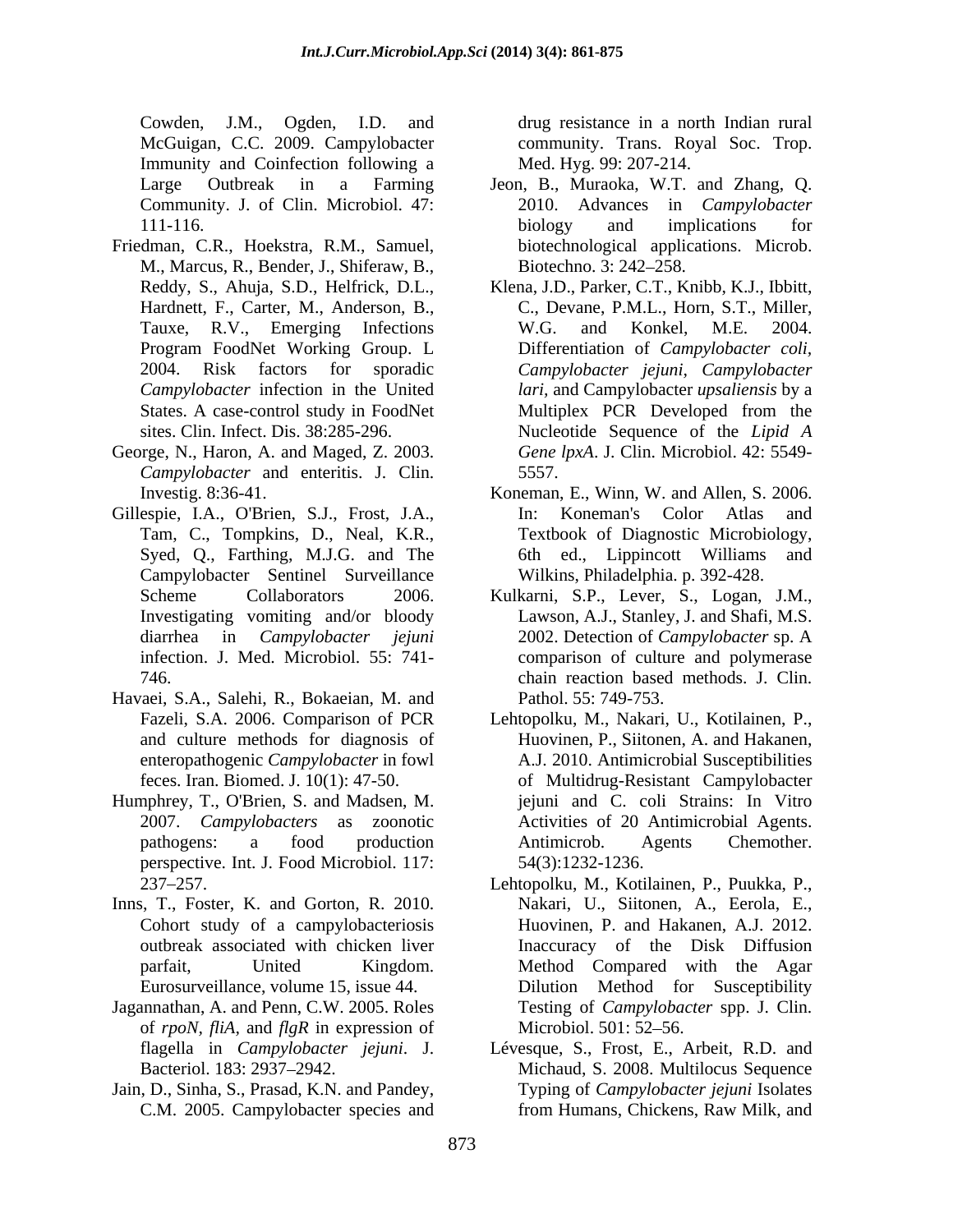- Lubeck, P.S., Cook, N. Wagner, M. Fach P.
- Magistrado, P.A., Garcia, M.M. and detection of *Campylobacter jejuni* and Children. Epidemiol. Infect. 106: 77-82.
- Marinou, I., Bersimis, S., Ioannidis, A., Nicolaou, C., Mitroussia-Ziouva, A., Legakis, N.J. and Chatzipanagiotou, S.
- Mazloum, H.M.A., Massoud, B. and Amer,
- P.M. and Tauxe, R.V., 1999. Food-States. Emerg. Infect. Dis. 5:607–625. 154:166-173.
- 
- Nour, N. 2004. *Campylobacter* associated diarrhea in Cairo. J. Clin. Microbiol.
- On, S.L. and Jordan. P.J. 2003. Evaluation and *Campylobacter coli.* J. Clin.
- Pacanowski, J., Lalande, V., Lacombe, K.,

Environmental Water in Quebec, Trystram, D., Kassis, N., Arlet, G., Canada. J. Clin. Microbiol. 46:3404- Mainardi, J., Doucet-Populaire, F., 3411. Girard, P.M. and Meynard, J.L. for the and Hoorfar. J. 2003. Toward an *Campylobacter* Bacteremia: Clinical international standard for PCR-based Features and Factors Associated with detection of food-borne thermotolerant Fatal Outcome. Clin. Infect. Dis. 47: *Campylobacters*: Validation in a CAMPYL Study Group 2008. 790 796.

- multicenter collaborative trial. Appl. Pazzaglia, G., Bourgeois, A.L., El-Diwany, Environ. Microbiol. 69(9):5670-5672. K., Noura, N., Badrana, N. and Hablas, Raymundo, A.K. 2001. Isolation and association of recent disease with polymerase chain reaction based asymptomatic shedding in Egyptian R. 1991. Campylobacter diarrhea and
- *Campylobacter coli* from poultry in the Praakle, A.K., Roasto, M, Korkeala, H. and Philippines. Int. J. Food Microbiol. Hänninen, M.L. 2007. PFGE genotyping 70:197-206. and antimicrobial susceptibility of *Campylobacter* in retail poultry meat in Estonia. Int. J. Food Microbiol. 114:105- 112.
- (2012): Identification and antimicrobial Prasad, K.N., Dixit, A.K. and Ayyagari, A. resistance of Campylobacter species (2001): Campylobacter species isolated from animal sources. Front. associated with diarrhoea in patients Microbiol. 3:58. from a tertiary care centre of north India. (2001): Campylobacter species associated with diarrhoea in patients Indian J. Med. Res. 114:12-17.
- S., 2006. Bacterial etiology of diarrhea Rao, M.R., Naficy, A.B., Savarino, S.I., in children in Alexandria. J. Egypt. Public Health Assoc. 11: 97-105. Peruski, L.F., Abdel-Messih, I., Frenck, Mead, P.S., Slutsker, L., Dietz, V., McCaig, R. and Clemens, J.D. 2001. L.F., Bresee, J.S., Shapiro, C., Griffin, related illness and death in the United Egyptian children. Am. J. Epidemiol. Abu-Elyazeed, R., Wierzba, R. and Clemens, J.D. 2001. Pathogenicity and convalescent excretion of *Campylobacter* in rural 154:166-173.
- Mshana, S.E., Joloba, M.L., Kakooza, A. Samie, A., Obi, C.L., Barrett, L.J., Powell, and Kaddu-Mulindwa, D. 2009. *Campylobacter spp*. among Children Prevalence of *Campylobacter* species, with acute diarrhea attending Mulago *Helicobacter Pylori* and *Arcobacter* hospital in Kampala-Uganda. Afr. Health Sci. 9(3): 201-205. region, Limpopo, South Africa: Studies S.M. and Guerrant, R.L. 2007. species in stool samples from the Venda using molecular diagnostic methods.J. Inf. 54: 558-566.
	- 35:400 403. Samuel, S.O., Aboderin, A.O., Akanbi, of 11 PCR assays for species-level Coker, A.O. 2006. *Campylobacter* identification of *Campylobacter jejuni* enteritis in Ilorin, Nigeria. East African A.A., Adegboro, B., Smith, S.I. and Med. J. 83: 478-484.
	- Microbiol. 41(1):330-336. Schweitzer, N., Dán, Á., Kaszanyitzky, É., Boudraa, C., Lesprit, P., Legrand, P., Damjanova, I. 2011. Molecular Samu, P., Tóth, Á.G., Varga, J. and Damjanova, I. 2011. Molecular